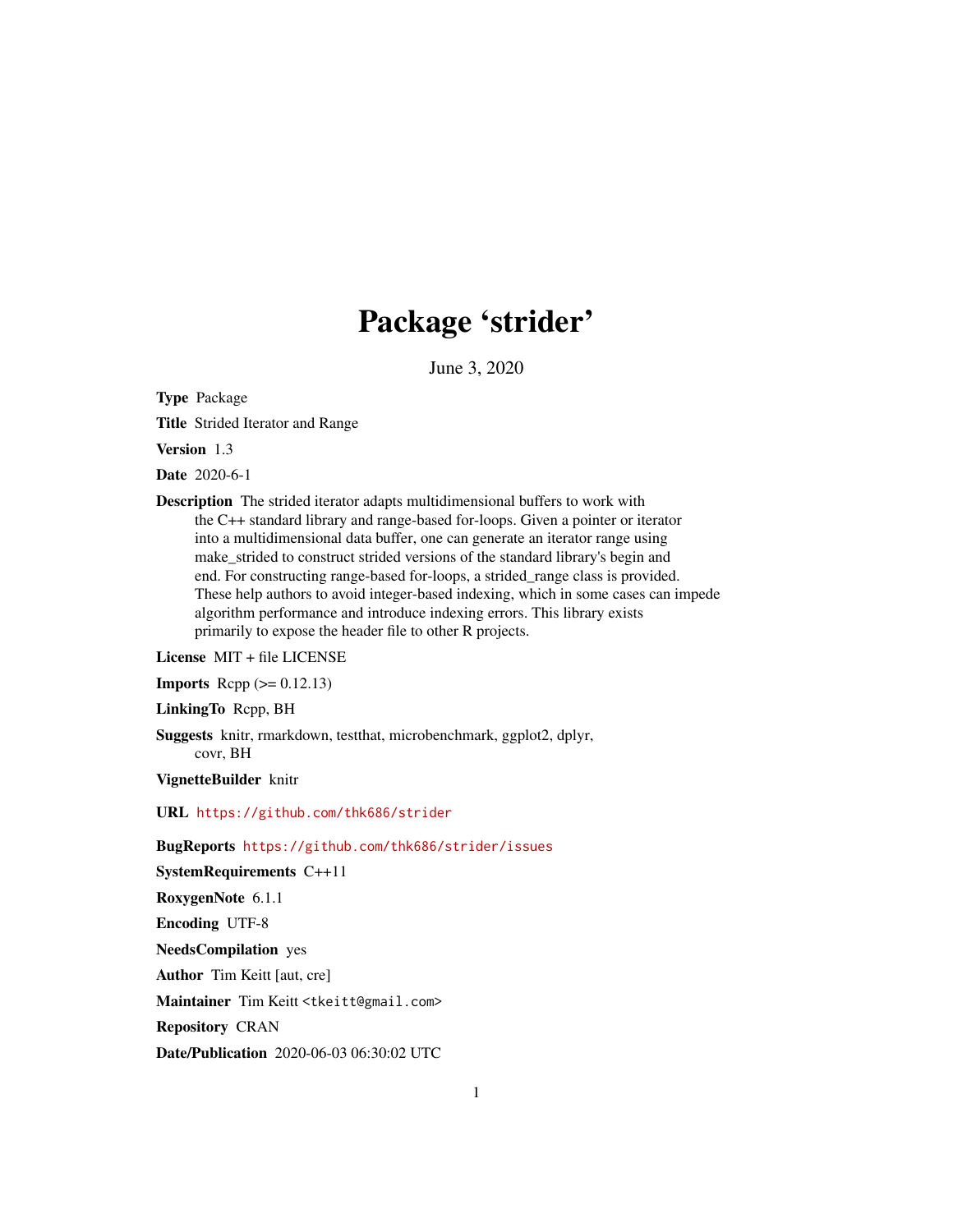### <span id="page-1-0"></span>R topics documented:

```
convolve2 . . . . . . . . . . . . . . . . . . . . . . . . . . . . . . . . . . . . . . . . . . 2
row_sums . . . . . . . . . . . . . . . . . . . . . . . . . . . . . . . . . . . . . . . . . . 3
```
#### **Index** [4](#page-3-0)

convolve2 *Convolve Matrices*

#### Description

Demonstration of fast matrix convolution C++

#### Usage

convolve2(a, b)

#### Arguments

| -a | a numeric matrix |
|----|------------------|
|    | a numeric matrix |

#### Details

A very efficient matric convolution implementation that demonstrates the use of the strided pointer and strided range concepts. Performance will be improved if the smaller matrix is given as the second argument.

#### See Also

[convolve](#page-0-0)

#### Examples

```
a = matrix(c(1, 2, 1,1, 1, 1), 2, 3, byrow = TRUE)
b = matrix(c(0, 0, 0,0, 0, 0,
             0, 1, 0,
             0, 0, 0), 4, 3, byrow = TRUE)
convolve2(a, b)
```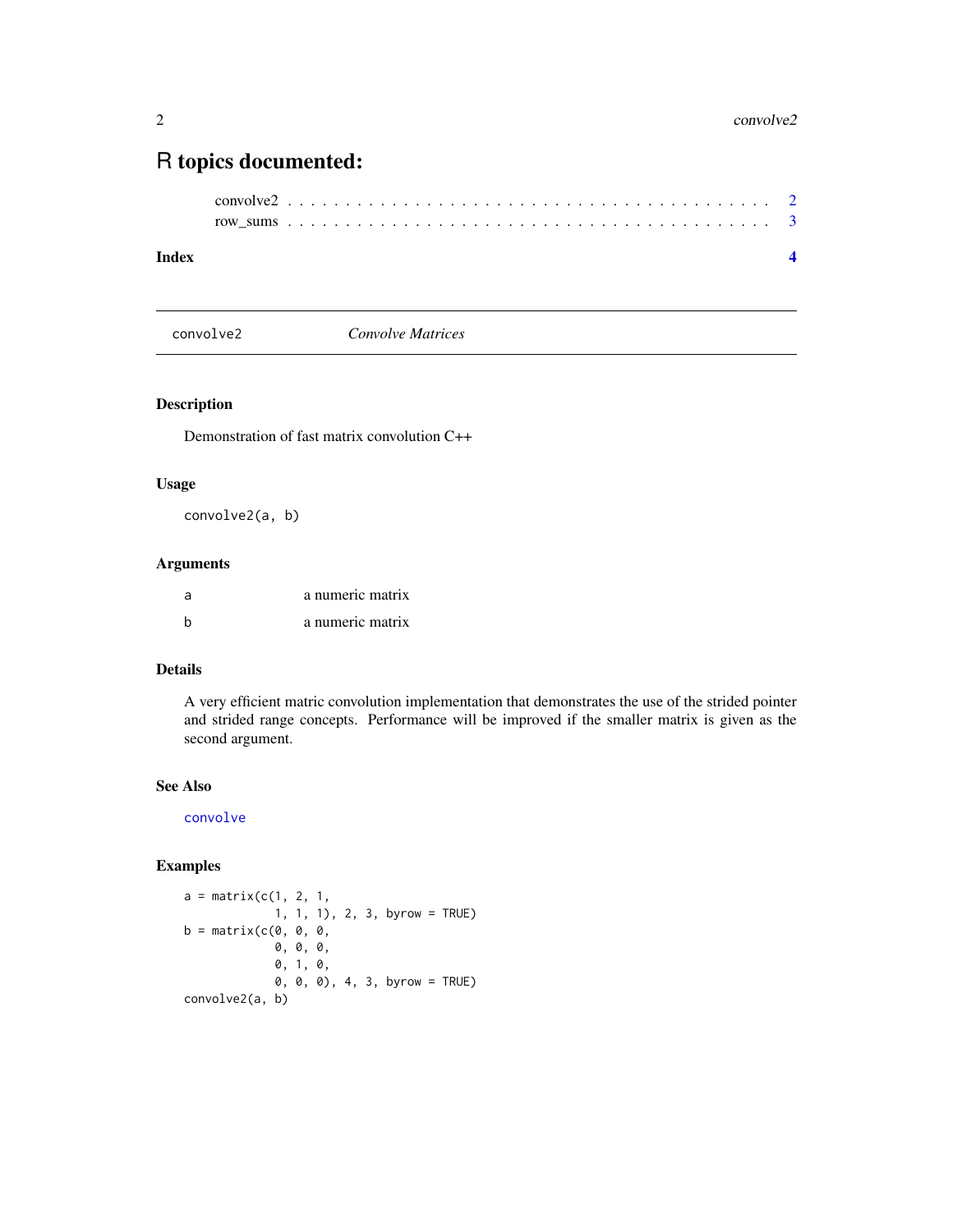<span id="page-2-0"></span>

#### Description

Demonstration of fast row and columns sums in C++

#### Usage

row\_sums(x)

col\_sums(x)

#### Arguments

x a numeric matrix

#### Details

A very efficient row summing algorithm that demonstrates the use of the strided pointer concept. The row\_sum algorithm is roughly twice as fast as [rowSums](#page-0-0). The col\_sum algorithm matches [colSums](#page-0-0) for speed.

#### See Also

[rowSums](#page-0-0), [colSums](#page-0-0)

#### Examples

```
row_sums(matrix(1:9, 3))
col_sums(matrix(1:9, 3))
```